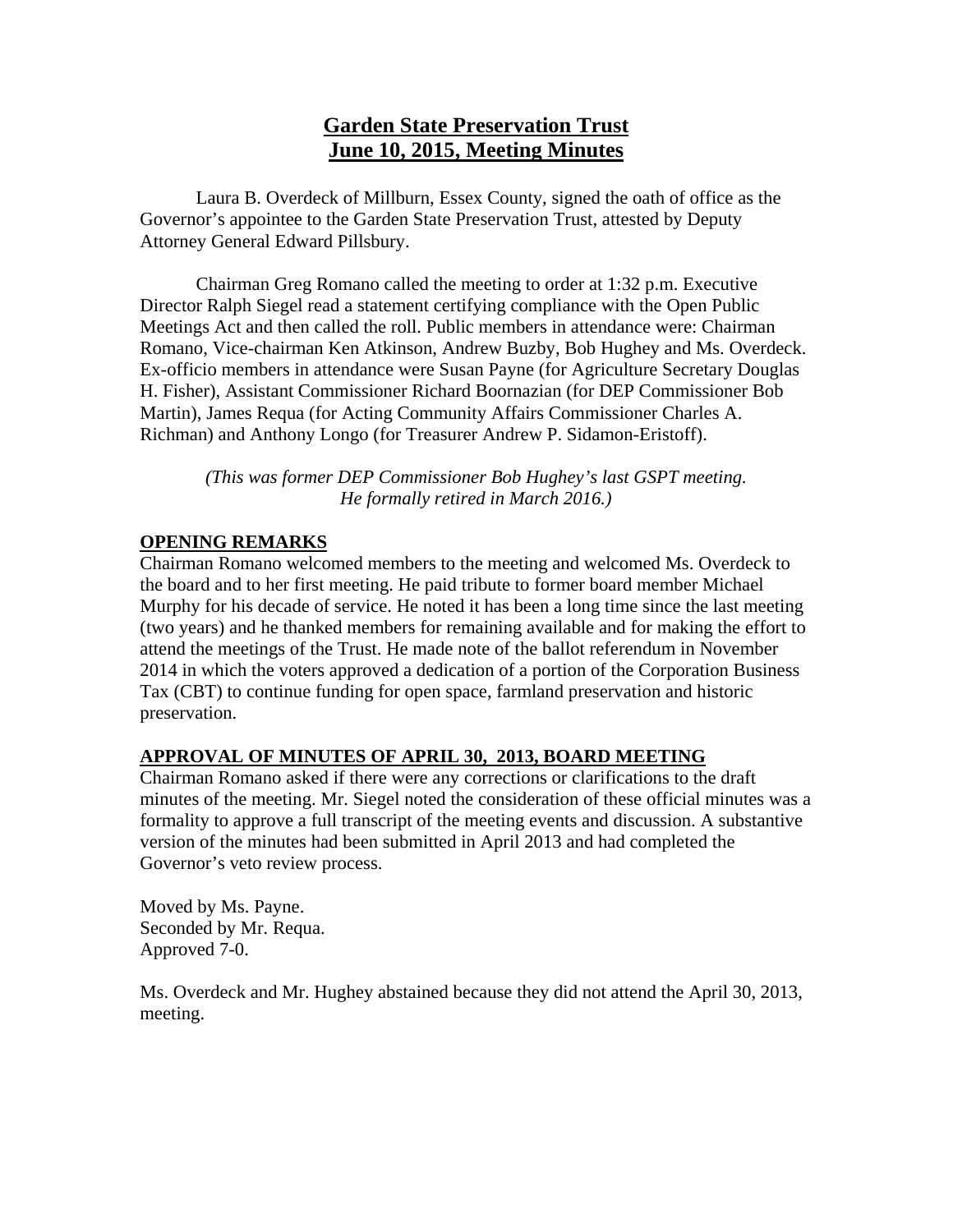#### **ELECTION OF OFFICERS FOR 2015**

Mr. Siegel welcomed Deputy Attorney General Pilsbury to the meeting, noting that he was filling in for the Trust's regular DAG, Cliff Rones.

 Mr. Siegel explained the statutory rotation of chairmanship meant that in 2015, the Governor's appointee was to serve as chair.

Mr. Hughey nominated Ms. Overdeck as chair for 2015. Ms. Payne seconded the nomination. Chairman Romano asked if there was any discussion. There was none.

Mr. Siegel conducted a roll call vote. Approved 9-0 to elect Ms. Overdeck chairwoman for 2015.

(Her election does not take effect until the end of the Governor's veto period so Chairman Romano remained chair of the meeting.)

Mr. Siegel explained the vice-chairman could be elected from any of the public board members.

Ms. Payne nominated Mr. Romano as vice-chair for 2015. Vice-chairman Atkinson seconded the nomination.

Mr. Siegel conducted a roll call vote. Approved 9-0 to elect Mr. Romano as vice-chairman for 2015.

Mr. Siegel explained the board could elect anyone to serve as Secretary and as Treasurer and could combine the positions. The statute does not require these posts to be held by a voting board member. He explained the posts have been combined since 2004 and that he had been elected to this position each year since that time. Mr. Siegel said he had no preference in the matter but was simply informing the board of the election facts.

Ms. Payne nominated Mr. Siegel to the combined post of Secretary-Treasurer for 2015. Mr. Requa seconded the nomination. Chairman Romano asked if there were any other nominations. There were none.

Mr. Siegel conducted a roll call vote. Approved 9-0 to elect Mr. Siegel Secretary-Treasurer for 2015.

Mr. Siegel also welcomed Amy Herbold of the Governor's Counsels Office, Authorities Unit, to the meeting.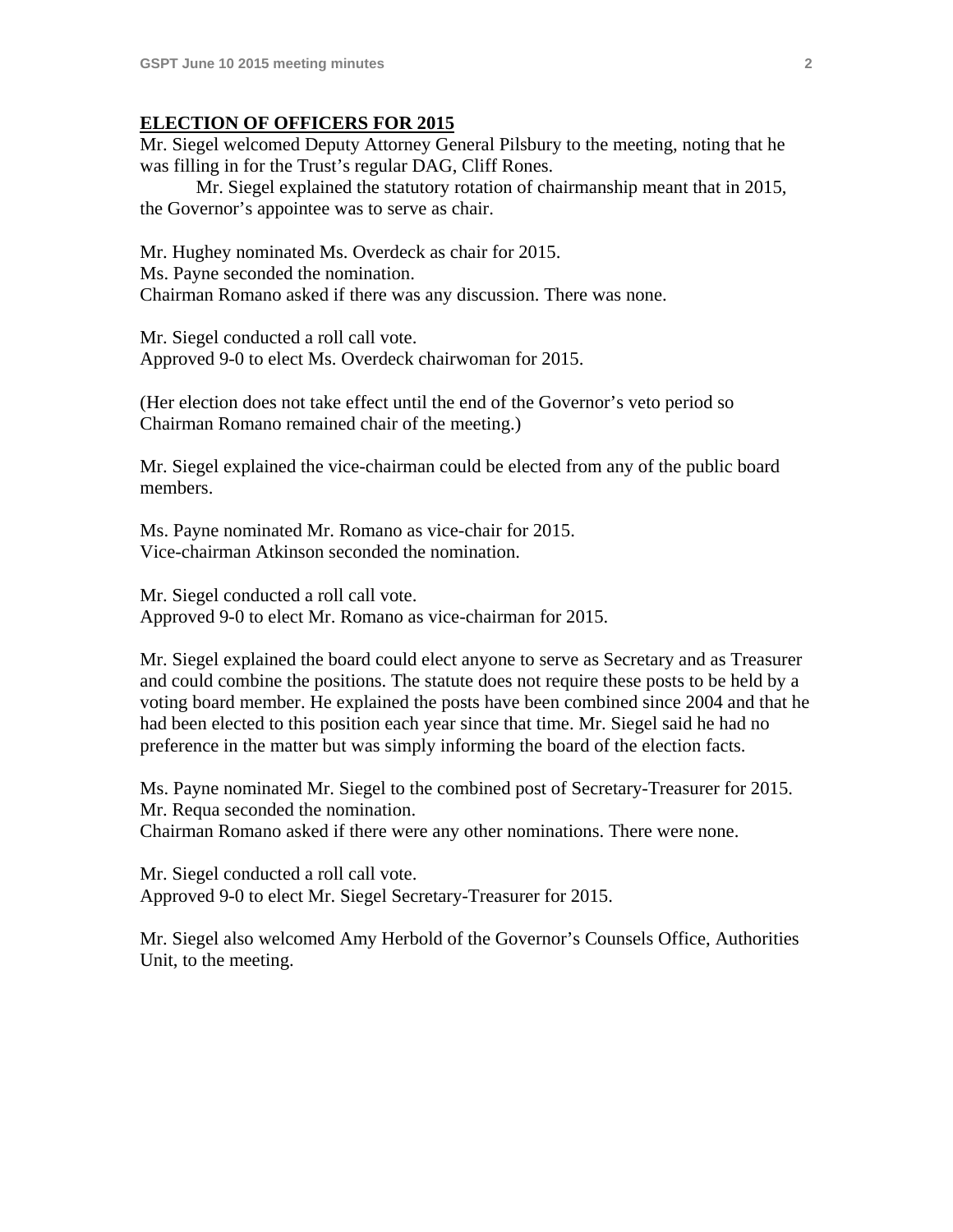#### **EXECUTIVE DIRECTOR'S REPORT**

Mr. Siegel expanded on remarks by Chairman Romano concerning the ballot referendum on Public Question #2, noting a larger approval margin compared with previous open space referenda. He said the Nov. 4 referendum amending the New Jersey Constitution to provide for the dedication of CBT funds was approved statewide by 65 percent and passed in all 21 counties. He noted that by comparison, the bond issue referendum in 2009 had received only 53% approval and was passed in only 15 of the 21 counties.

 Mr. Siegel said legislation has been introduced, S-2769, to move the CBT funds through the Trust for approval, as has been the case with all open space funds dating to 1998. He said the Governor's budget proposal had provisions to appropriate the CBT funds directly to the land preservation and historic preservation programs and to the Department of Environmental Protection for capital and stewardship projects in the State Parks, forests and wildlife refuges. This budget provision did not propose an approval process involving the Trust.

 Mr. Siegel discussed the New Jersey Supreme Court case, Griepenburg v. Ocean Township, handed down in January in which the court upheld the power of that township to set up a so-called "environmental conservation district," which in effect preserved a section of the township for open space. The Griepenburg family owned 34 acres with one house entirely within the environmental conservation district. As a result, under the municipal ordinance creating the environmental conservation district, the Griepenburg family would be unable to develop anything else on their property. The family filed a lawsuit challenging the validity of the municipal ordinance.

 Mr. Siegel said national organizations like the Pacific Legal Foundation, a property rights group, took note of the case and joined in it by filing their own supporting briefs. He said the appellate division had struck down the municipal ordinance but that the state Supreme Court in a unanimous ruling overturned the lower court and ruled that the Ocean Township ordinance creating the environmental conservation district was constitutional.

 Mr. Siegel said the full meaning of this ruling was unclear and to some extent was "in the eye of the beholder." But he added the state Supreme Court seems to have said that as long as a township implements a Smart Growth plan with development focused to a specific area, then environmental conservation districts in other parts of the township are permissible.

 Mr. Siegel said it seems to be an enormous development in conservation law but it "flew under the radar."

Mr. Atkinson asked if other municipalities were following suit in this case.

 Mr. Siegel said he knew of nothing and has seen nothing in the newspapers. He noted that the League of Municipalities has not said how the case should be interpreted.

 Mr. Atkinson suggested that Mr. Siegel ought to look into the case more closely and report his findings to the members of the board. He said Gloucester County was trying to get its "transfer of development rights" program off the ground and he wondered if the Griepenburg case might have an impact on those efforts.

Mr. Siegel said such a request should come at the direction of the board.

 Chairman Romano agreed and so directed the executive director to further investigate the Griepenburg case and report his findings.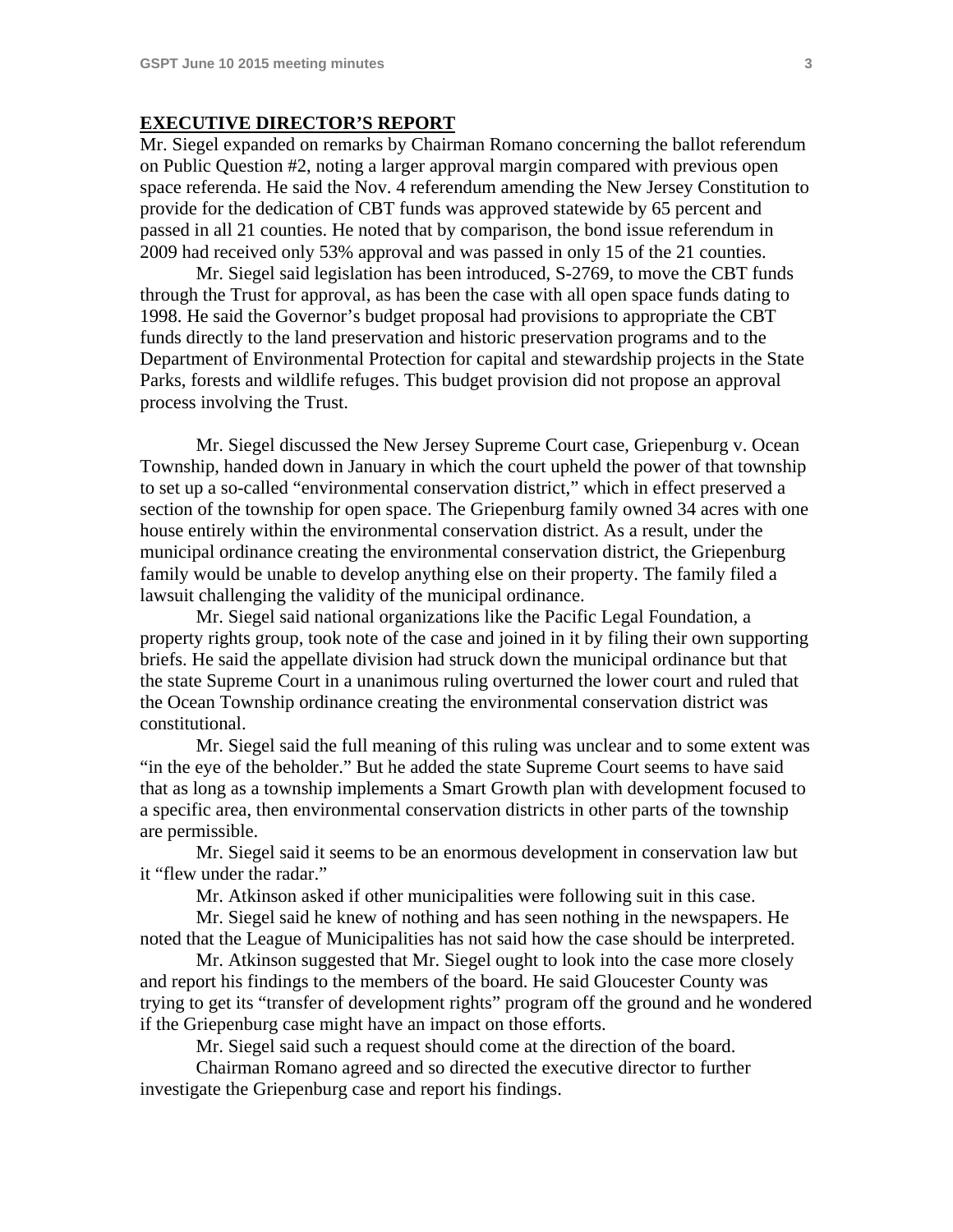#### **EXECUTIVE DIRECTOR'S FISCAL REPORT**

 Mr. Siegel referred board members to the section of their meeting books that explained the sources of funds for these projects and the lists of the recommended Green Acres projects.

 Mr. Siegel reviewed the fund balances for the Garden State Green Acres Preservation Trust Fund and the various Green Trust loan repayment trust funds which he said contained adequate balances to pay for the Green Acres recommendations. He said the recommendations for Local Grants totaled \$88.59 million, of which \$52.4 million was for acquisition grants and \$36.2 million was to fund recreational development. He said the major source of funds for this recommendation was the various Green Trust loan funds, which had balances of \$171 million.

Mr. Siegel explained \$4.75 million was recommended for Nonprofit Grants.

 Mr. Siegel reviewed the detailed list of Green Acres project cancellations totaling \$9.67 million, which covered the entire Nonprofit Grant recommendation and contributed about \$5 million to the Local Grants recommendation. He made reference to a GSPT policy requiring identification of cancelled projects when the reallocation of such funds was being recommended. He reviewed the Green Acres documentation of these cancelled projects. He said the information Green Acres provided was a picture-perfect example of how to document such cancellations in order to show the funds available for new appropriations.

#### **PRESENTATION OF GREEN ACRES LOCAL & NONPROFIT GRANT RECOMMENDATIONS**

Green Acres Administrator Martha Sapp introduced herself and Green Ares senior acquisition specialist Lisa Stern, describing her as a personal mentor. She said there were many staff back at the office who were highly committed to the program, which has preserved 680,000 acres in every county "with much left to do."

 Ms. Sapp began her presentation by explaining the recommendations for Green Acres grants. She said about \$215 million in requests had come in for acquisition projects, of which \$56 million was being recommended for funding, and that recreational development requests were in excess of \$80 million, of which \$37 million was being recommended for funding. She said this showed the need was still greater than the funding available.

 Ms. Sapp said the cancellations of projects did not come as a surprise to any of those local governments or nonprofit agencies affected. She said it was an important objective of the Green Acres program to make sure all funded projects move forward, but that it was equally important to be fair to other potential applicants who could use funds which were sitting idle because some projects were not advancing. She said if a project is not making significant progress, the local government and nonprofit grant recipients are warned well in advance of any cancellation. She explained that sometimes these warnings stimulate more prompt action on projects but that sometimes certain projects simply cannot happen.

 Ms. Sapp said the acquisition grants were structured with a "base award" of \$550,000, with higher-density communities qualifying for base awards of \$825,000 and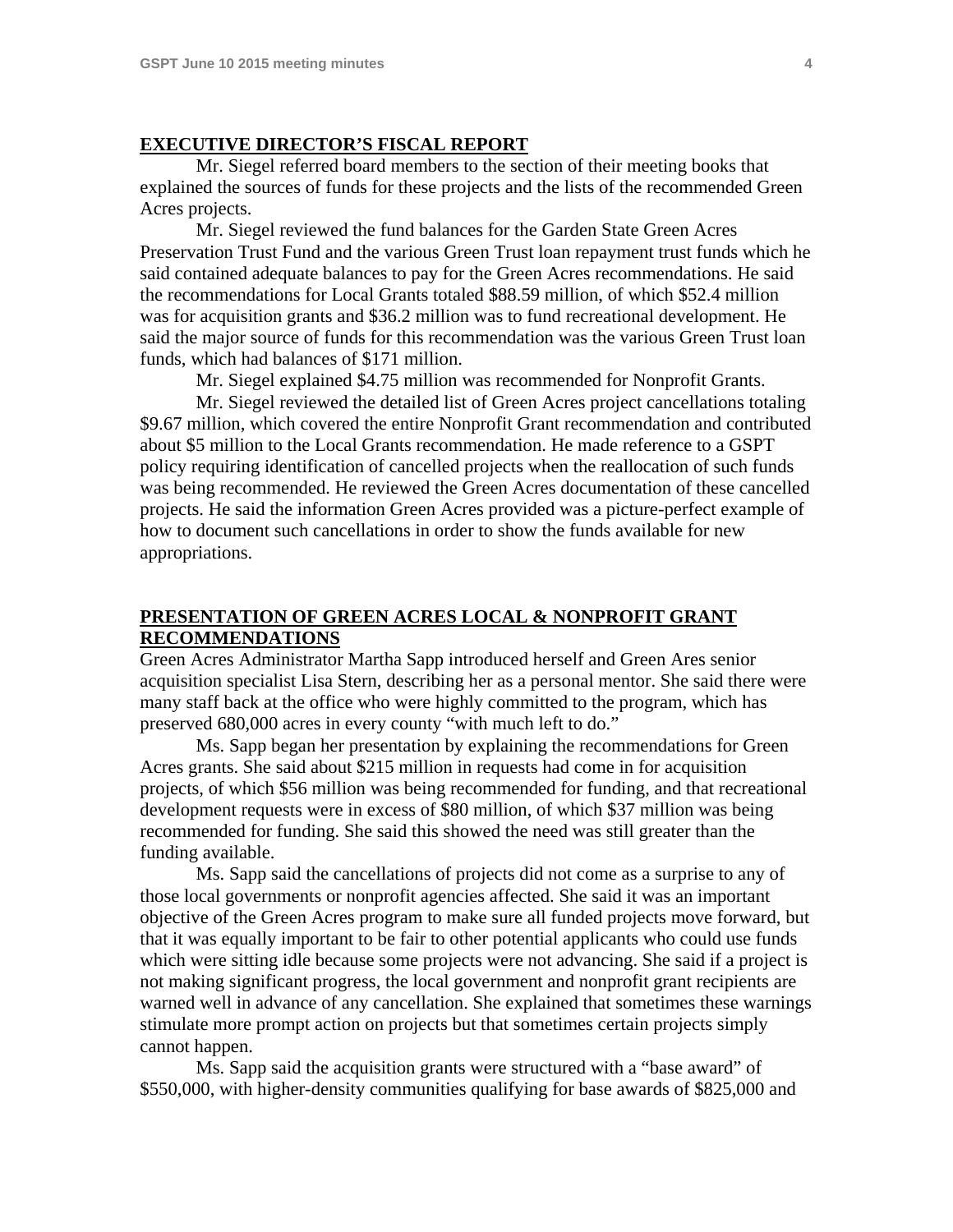urban communities qualifying for \$1.1 million. Similar base-award calculations were done for recreational projects. She said the State has a higher responsibility to make sure projects are happening in higher density and urban communities.

 Ms. Sapp said Nonprofit Grants were set on a base award of \$175,000, with wellestablished conservation land trusts qualifying for \$350,000 because of their proven track record in leveraging the funds needed to generate the required 50-percent match to the State grant. She said this leveraging really stretches the State money.

 Ms. Sapp said the "press packets" in the members' meeting books (in preparation for public dissemination) give details on the variety and intensity of the park development projects in communities that really need them.

 Mr. Siegel noted the location of this "press packet" in the members' meeting books.

Chairman Romano asked the board members if they had questions.

 Ms. Payne asked about the balance of the \$171 million shown in the Green Trust fund accounts.

 Mr. Siegel noted the Green Ares recommendations to use about \$82 million from these accounts were limited to Green Trust loan repayments that had occurred in the past five years. Ms. Sapp said many of those other funds were from earlier repayments and had been re-appropriated years ago.

 Chairman Romano asked if the requirements for a minimum share of funding to go to urban areas applied to this reallocation of funds. Ms. Sapp said those minimumshare requirements apply only to the State Acquisitions program, not the Local Grants and Nonprofit Grants programs.

 Mr. Siegel made note of the news clippings that appear in the members' meeting books, a highlight of articles relevant to conservation for the previous two years. He made note of the obituary for Richard Sullivan, the founding commissioner of the Department of Environmental Protection (who was also Ms. Sapp's father). He also pointed out a story about conservation funding in the Wall Street Journal that was accompanied with a graphic that gave an attribution to the Garden State Preservation Trust.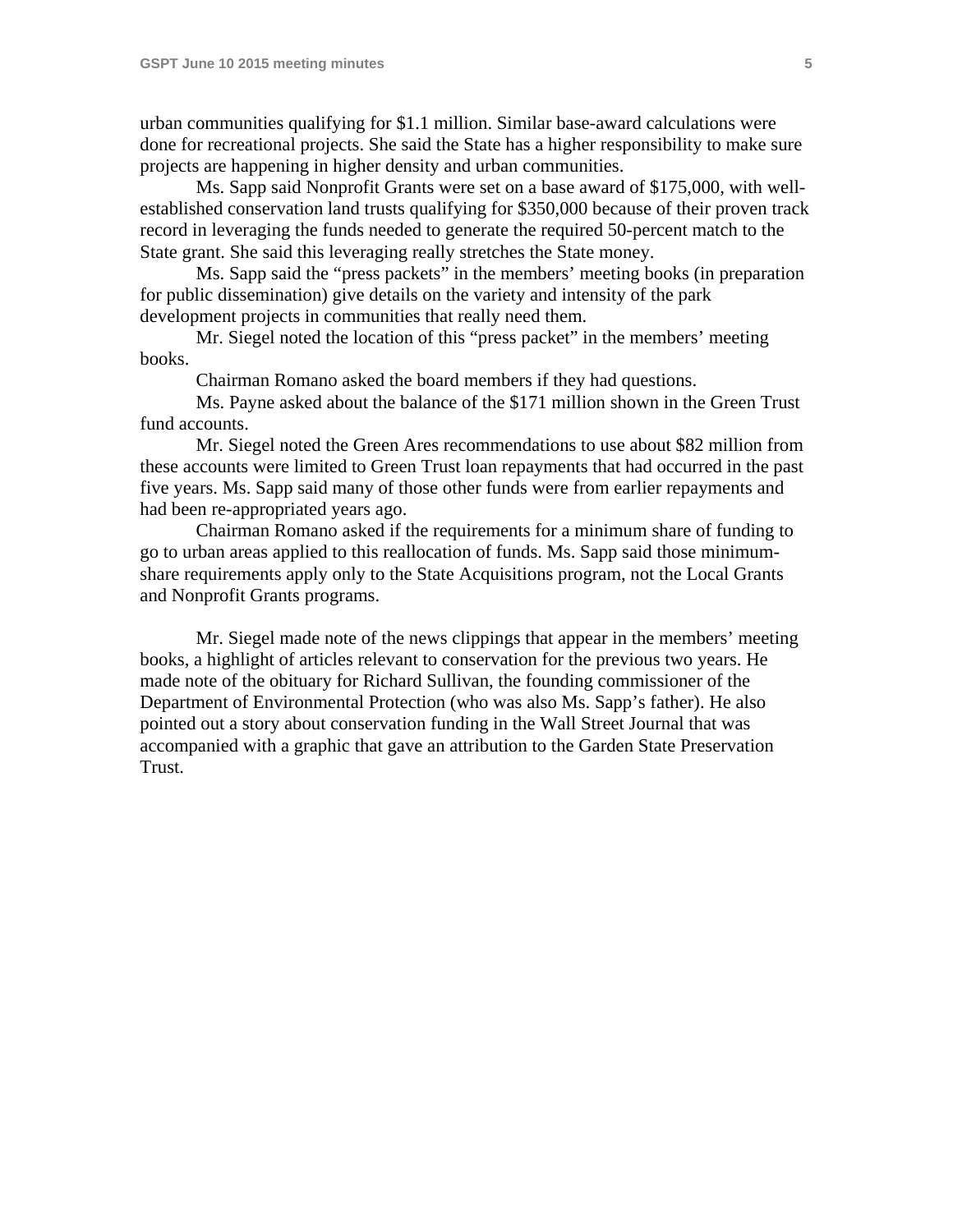# **RESOLUTION #15-001 TO APPROVE GREEN ACRES LOCAL GRANT RECOMMENDATIONS FOR FY2015 IN ATLANTIC, BERGEN, BURLINGTON, CAMDEN, CUMBERLAND, ESSEX, HUDSON, HUNTERDON, MIDDLESEX, MONMOUTH, MORRIS, OCEAN, PASSAIC, UNION AND WARREN COUNTIES FROM GREEN TRUST BOND FUNDS FROM 1983 TO 1995, AND FROM A SPECIFIC LIST OF PROJECT CANCELLATIONS AND WITHDRAWALS.**

Chairman Romano directed Mr. Siegel to conduct roll-call votes on the necessary resolutions to consider approval of the Green Acres recommendations.

 Mr. Siegel explained there were seven different resolutions for two reasons. One reason was to use separate resolutions according to the separate funding sources, keeping votes on the use of the Trust's own Garden State Green Acres Preservation Trust Fund separate from votes on the use of funds from older trust funds and from project cancellations. He said a second reason for so many resolutions was to accommodate recusal requests, in this case from Chairman Romano and Vice-chairman Atkinson, so they could still vote on the larger funding recommendations.

 The first resolution, #15-001, concerned the largest funding recommendation to use Green Trust funds for projects in 15 counties.

Moved by Mr. Hughey. Seconded by Vice-chairman Atkinson. Approved 8-0.

Ms. Payne recused herself from the vote because of a family conflict in Burlington County.

### **RESOLUTION #15-002 TO APPROVE \$1.7 MILLION IN GREEN ACRES LOCAL GRANT RECOMMENDATIONS FOR FY2015 IN ATLANTIC, BERGEN, BURLINGTON, CAMDEN, CUMBERLAND, ESSEX, HUDSON, HUNTERDON, MIDDLESEX, MONMOUTH, MORRIS, OCEAN, PASSAIC, UNION AND WARREN COUNTIES FROM LOAN REPAYMENTS IN THE GARDEN STATE GREEN ACRES PRESERVATION TRUST FUND.**

Moved by Mr. Boornazian. Seconded by Mr. Requa. Approved 8-0.

Ms. Payne recused herself from the vote because of a family conflict in Burlington County.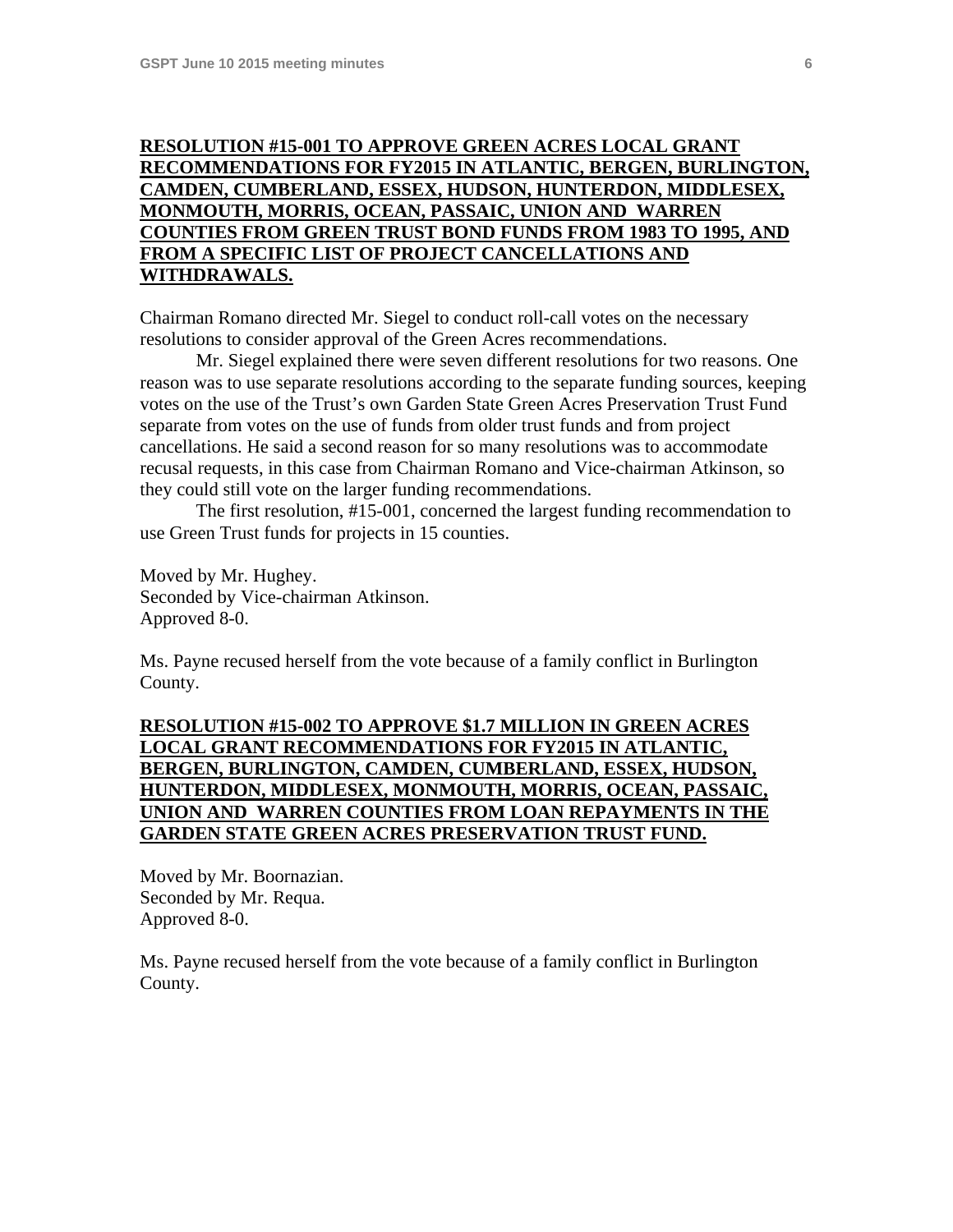### **RESOLUTION #15-003 TO APPROVE GREEN ACRES LOCAL GRANT RECOMMENDATIONS FOR FY2015 IN MERCER AND SOMERSET COUNTIES FROM GREEN TRUST BOND FUNDS FROM 1983 TO 1995, AND FROM A SPECIFIC LIST OF PROJECT CANCELLATIONS AND WITHDRAWALS.**

Moved by Mr. Hughey. Seconded by Ms. Payne. Approved 8-0.

Chairman Romano recused himself from the vote because of his involvement with projects in those counties.

## **RESOLUTION #15-004 TO APPROVE GREEN ACRES LOCAL GRANT RECOMMENDATIONS FOR FY2015 IN MERCER AND SOMERSET COUNTIES FROM FROM LOAN REPAYMENTS IN THE GARDEN STATE GREEN ACRES PRESERVATION TRUST FUND.**

Moved by Ms. Payne. Seconded by Vice-chairman Atkinson. Approved 8-0.

Chairman Romano recused himself from the vote because of his involvement with projects in those counties.

### **RESOLUTION #15-005 TO APPROVE GREEN ACRES LOCAL GRANT RECOMMENDATIONS FOR FY2015 IN GLOUCESTER COUNTY FROM GREEN TRUST BOND FUNDS FROM 1983 TO 1995, AND FROM A SPECIFIC LIST OF PROJECT CANCELLATIONS AND WITHDRAWALS.**

Moved by Ms. Payne. Seconded by Mr. Longo. Approved 8-0.

Vice-chairman Atkinson recused himself from the vote because of his involvement with projects in Gloucester County.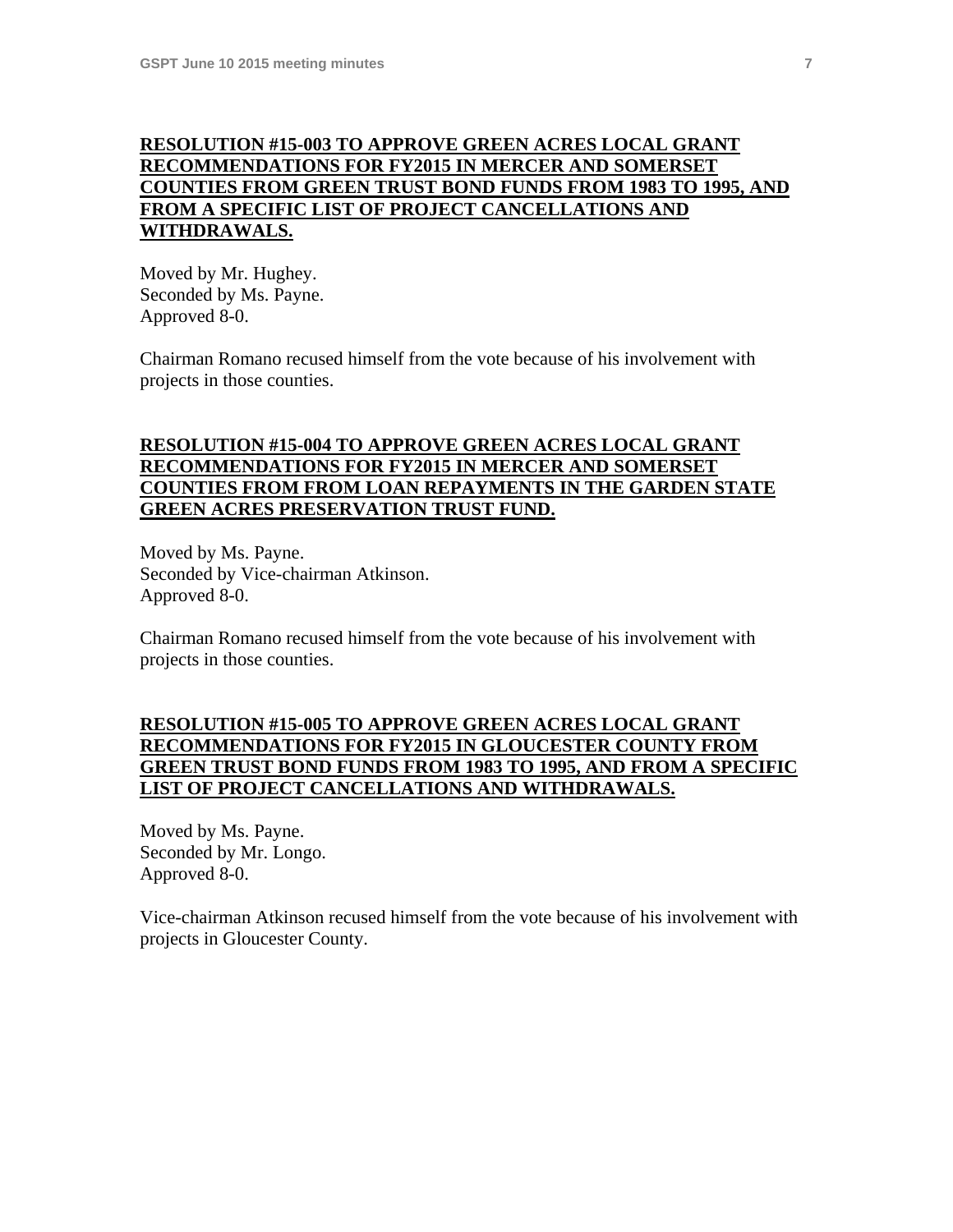#### **RESOLUTION #15-006 TO APPROVE GREEN ACRES LOCAL GRANT RECOMMENDATIONS FOR FY2015 IN GLOUCESTER COUNTY FROM LOAN REPAYMENTS IN THE GARDEN STATE GREEN ACRES PRESERVATION TRUST FUND.**

Moved by Ms. Payne. Seconded by Mr. Hughey. Approved 8-0.

Vice-chairman Atkinson recused himself from the vote because of his involvement with projects in Gloucester County.

### **RESOLUTION #15-007 TO APPROVE GREEN ACRES NONPROFIT GRANT RECOMMENDATIONS FOR FY2015 FROM A SPECIFIC LIST OF NONPROFIT PROJECT CANCELLATIONS AND WITHDRAWALS.**

Moved by Ms. Payne. Seconded by Vice-chairman Atkinson. Approved 8-0.

Chairman Romano recused himself from the vote because of his affiliation with a grant recipient.

#### **BOARD COMMENT**

Ms. Payne introduced Daniel Patrick O'Connell as new chief financial officer for the State Agriculture Development Committee. She noted Mr. O'Connell had served for many years as a fiscal consultant to the Trust.

 Chairman Romano welcomed Mr. O'Connell to the meeting and said it would be a pleasure to work with him again.

 Ms. Payne made reference to the tax incentive memo in the members' meeting books.

 Mr. Siegel updated members on the status of legislation to make federal tax deductions permanent. These so-called HR-4 tax deductions have been getting renewed every two years and expired at the end of 2014.

 Chairman Romano praised Ms. Sapp on her thorough presentation and on the "press packet" and other documents prepared for the meeting. He said he understands how these presentations take an enormous amount of work.

 Mr. Siegel added his thanks in particular for the careful documentation and detail on the list of cancelled projects.